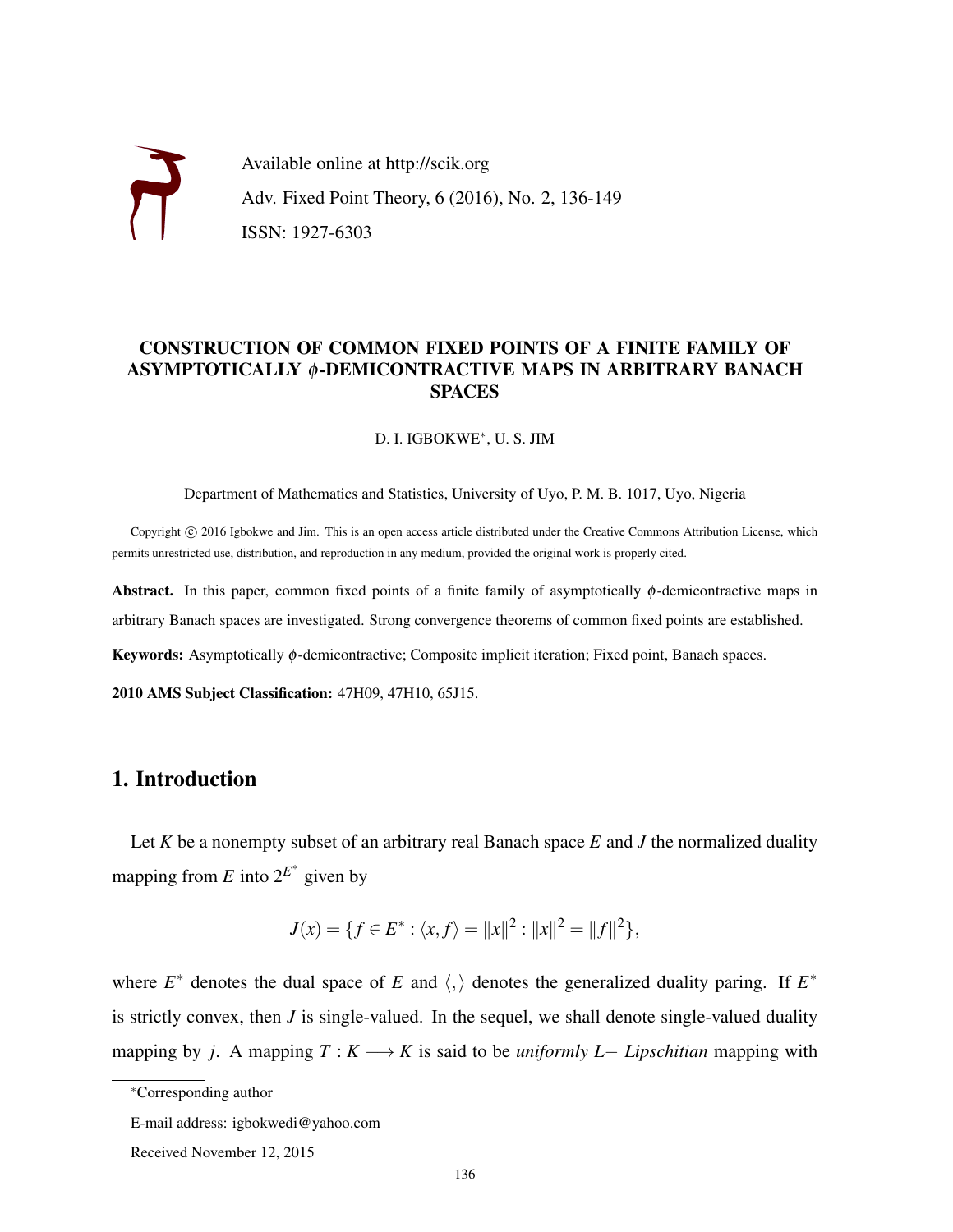contant  $L \geq 1$  if  $||T^n x - T^n y|| \leq L||x - y|| \forall n \in N$ . *T* is *r*-*strictly asymptotically pseudocontractive* ( See for example [1]) with sequence  ${k_n}_{n=1}^{\infty} \subseteq [1, \infty)$ ,  $\lim_{n\to\infty} k_n = 1$  if  $\forall x, y \in K \exists$ *j*(*x*−*y*) ∈ *J*(*x*−*y*) and a contant *r* ∈ (0,1) such that

(1)  
\n
$$
\langle (I - T^n)x - (I - T^n)y, j(x - y) \rangle \geq \frac{1}{2}(1 - r) ||(I - T^n)x - (I - T^n)y||^2
$$
\n
$$
-\frac{1}{2}(k_n^2 - 1) ||x - y||^2, \forall n \in N.
$$

*T* is said be *asymptotically demicontractive* with sequence  $\{k_n\}_{n=1}^{\infty} \subseteq [1, \infty)$ ,  $\lim_{n\to\infty} k_n = 1$  if  $F(T) = \{x \in K : Tx = x\} \neq \emptyset$  and  $\forall x \in K, p \in F(T), \exists j(x - p) \in J(x - p)$  such that

(2) 
$$
\langle x - T^n x, j(x - p) \rangle \ge \frac{1}{2} (1 - r) \|x - T^n x\|^2 - \frac{1}{2} (k_n^2 - 1) \|x - p\|^2, \forall n \in \mathbb{N}.
$$

The class of *r*−strictly asymptotically pseudocontractive maps and the class of asymptotically demicontractive maps were first introduced in Hilbert spaces by Qihou [14]. Clearly, an *r*−strictly asymptotically pseudocontractive map with a nonempty fixed point set is asymptotically demicontractive. An example of a *r*−strictly asymptotically pseudocontractive map is given in [13] while an example of an asymptotically demicontractive map is given in [12]. A mapping  $T: K \longrightarrow K$  is said to be *asymptotically*  $\phi$  – *demicontractive* with sequence  $\{k_n\}_{n=1}^{\infty} \subseteq$  $[1, \infty)$ ,  $\lim_{n\to\infty} k_n = 1$  if  $F(T) \neq \emptyset$  and  $\exists$  a strictly increasing continuous function  $\phi : [0, \infty) \longrightarrow$  $[0, \infty)$  with  $\phi(0) = 0$  such that

$$
(3) \ \langle x - T^n x, j(x - p) \rangle \geq \phi \left( \|x - T^n x\| \right) - \frac{1}{2} (k_n^2 - 1) \|x - p\|^2, \forall x \in K, p \in F(T), n \in \mathbb{N}.
$$

The class of asymptotically  $\phi$  –demicontractive maps was first introduced in arbitrary Banach spaces by Osilike and Isiogugu [12]. In [12], it is shown that the class of asymptotically demicontractive map is a proper subclass of the class of asymptotically  $\phi$  –demicontractive maps. Observe from (2) and (3) that every asymptotically demicontractive map is asymptotically  $\phi$  – demicontractive with  $\phi$  : [0, ∞)  $\longrightarrow$  [0, ∞) given by

$$
\phi(t) = \frac{1}{2}(1-r)t.
$$

These classes of operators have been studied by several authors (See for example [3, 4, 5, 6, 7, 10, 11, 12, 13, 14]. Osilike and Isiogugu proved the convergence of the modified averaging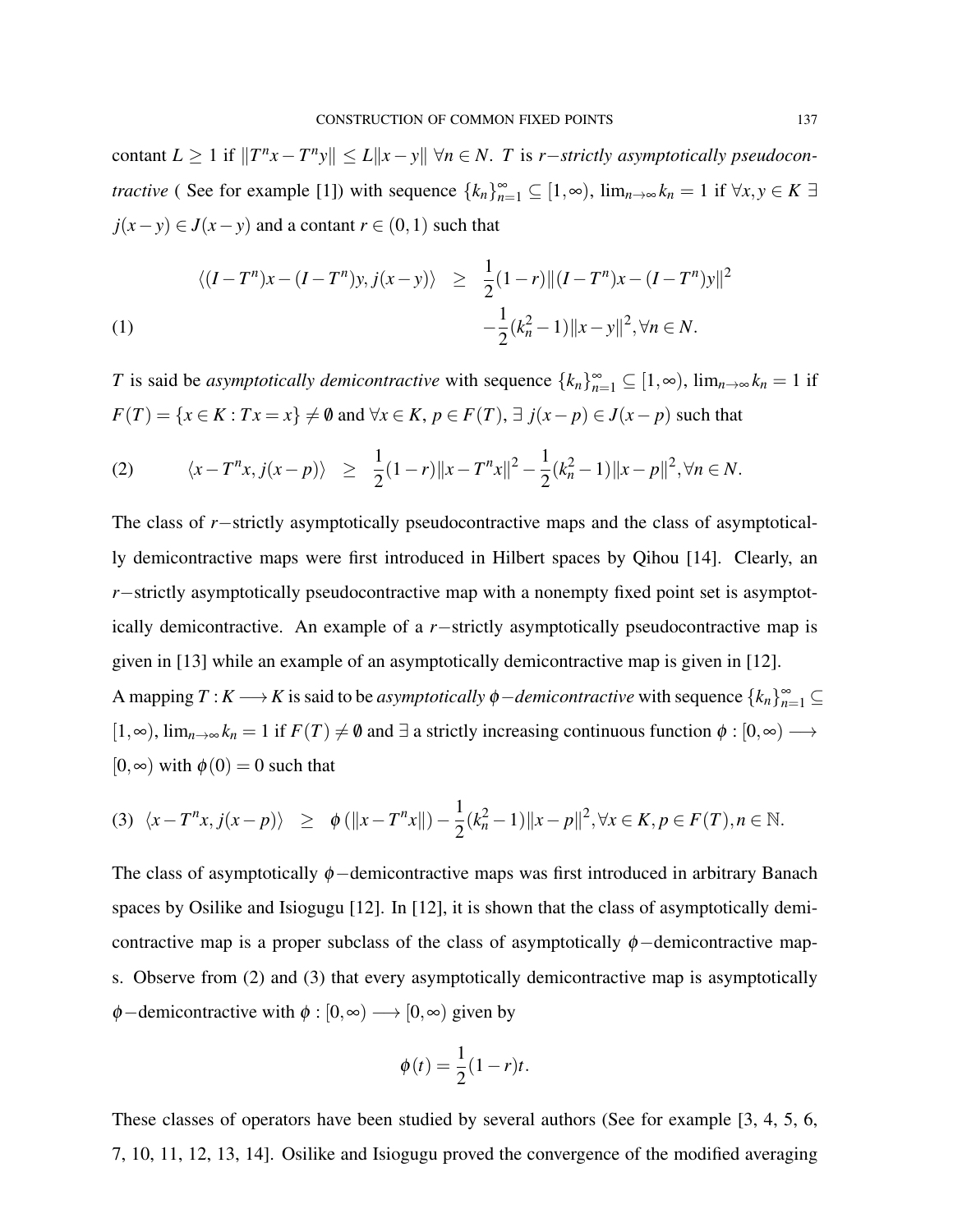iteration process of Mann [8] to the fixed points of asymptotically  $\phi$  –demicontractive maps. Specifically they proved the following.

Theorem 1.1. [12] *Let E be a real Banach space and K a nonempty closed convex subset of E. Let T* : *K* → *K be a completely continuous uniformly L*−*Lipschitzian asymptotically*  $\phi$ *−demicontractive mapping with a sequence*  $\{a_n\}_{n=1}^{\infty} \subseteq [1, \infty) \ni \sum (a_n^2 - 1) < \infty$ *. Let*  $\{a_n\}$  *be a* real sequence satisfying (*i*)  $0 < \alpha_n \leq 1$  (*ii*)  $\sum \alpha_n = \infty$  (*iii*)  $\sum \alpha_n^2 < \infty$ . Then the sequence  ${x_n}_{n=1}^{\infty}$  generated from arbitrary  $x_1 \in K$  by the modified averaging Mann iteration process

(4) 
$$
x_{n+1} = (1 - \alpha_n)x_n + \alpha_n T^n x_n, n \ge 1
$$

*converges strongly to a common fixed point of T .*

Similarly, in [6] using the modified averaging implicit iteration scheme of Sun [16], generated from an  $x_1 \in K$ , by  $x_n = \alpha_n x_{n-1} + (1 - \alpha_n) T_i^k x_n$ ,  $n \ge 1$ , where  $1 \le n = (k-1)N + i, i \in$  $I = \{1, 2, 3, ..., N\}$ , Igbokwe and Udofia proved that under certain conditions on the iteration sequence  $\{\alpha_n\}$ , the above iteration process  $\{x_n\}$  converges strongly to the common fixed point of the family  ${T_i}_{i=1}^N$ *i*=1 of *N* uniformly *Li*−Lipschitzian asymptotically φ−demicontractive self maps of nonempty closed convex subset of a Banach space *E*.

Recently, Su and Li [15] introduced the following iteration scheme and called it Composite Implicit Iteration Process. From  $x_1 \in K$ , the sequence  $\{x_n\}_{n=1}^{\infty}$  is generated by

(5) 
$$
x_n = \alpha_n x_{n-1} + (1 - \alpha_n) T_i y_n,
$$

$$
y_n = \beta_n x_{n-1} + (1 - \beta_n) T_i^k x_n, n \ge 1,
$$

where  $\{\alpha_n\}, \{\beta_n\} \subseteq [0,1], T_n = T_{\text{nmodN}}$ .

Motivated by the results of Su and Li [15], Igbokwe and Ini [4] modified the iteration process (5) and applied the modified iteration process for the approximation of common fixed points of a finite family of *r*−strictly asymptotically pseudocontractive maps. In compact form, the modified composite implicit iteration process is expressed as follows:

(6) 
$$
x_n = \alpha_n x_{n-1} + (1 - \alpha_n) T_i^k y_n,
$$

$$
y_n = \beta_n x_{n-1} + (1 - \beta_n) T_i^k x_n, n \ge 1
$$

where  $1 \le n = (k-1)N + i$ ,  $i = \{1, 2, ..., N\}$ ,  $\{\alpha_n\}, \{\beta_n\} \subseteq [0, 1]$ .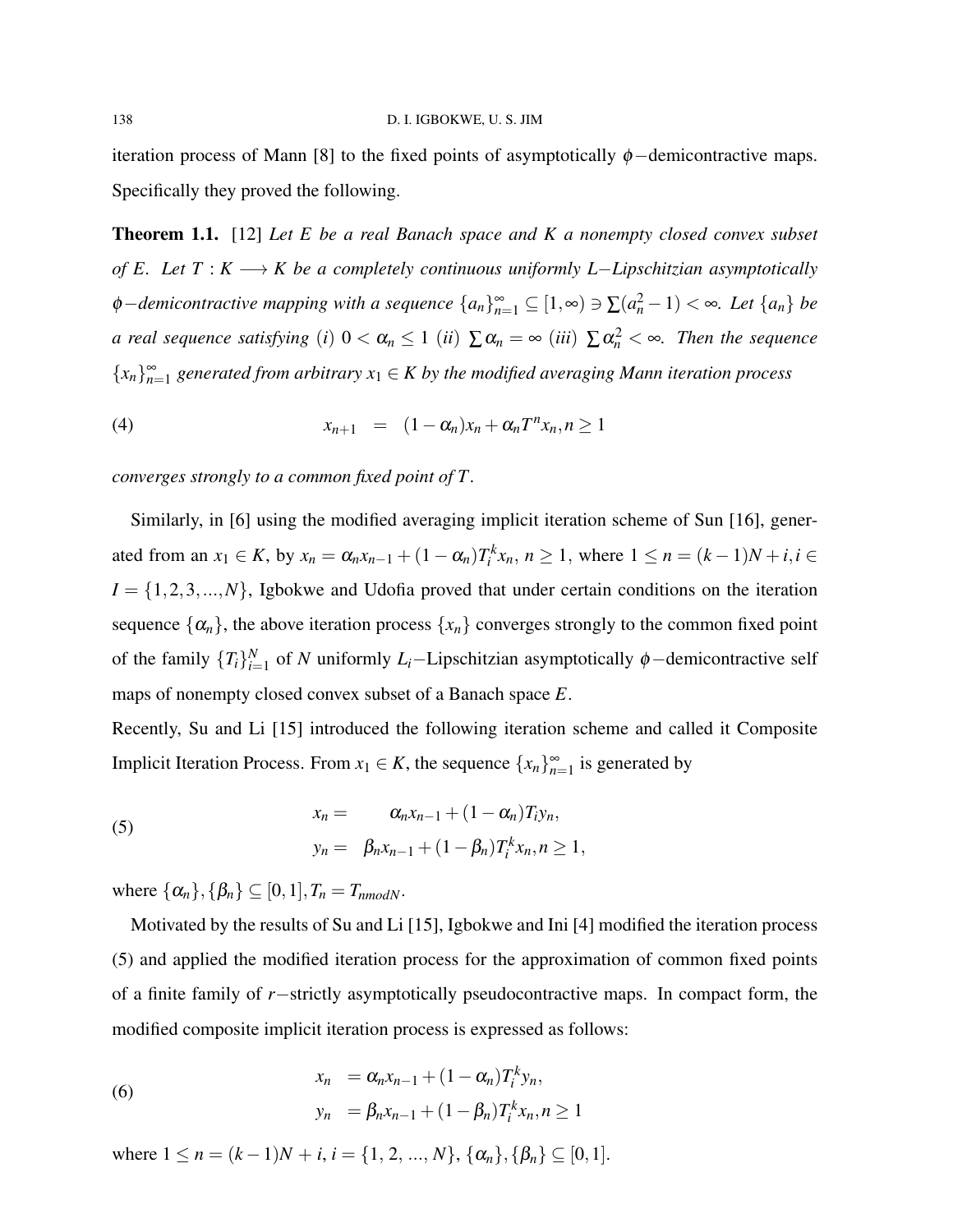Observe that, if  $T : K \longrightarrow K$  is uniformly *L*−Lipschitzian asymptotically  $\phi$ −demicontractive map with sequence  $\{a_n\}_{n=1}^{\infty} \subseteq [1, \infty)$  such that  $\lim_{n\to\infty} a_n = 1$ , then for every fixed  $u \in K$ and  $t \in (\frac{L}{1+1})$  $\frac{L}{1+L}$ , 1), the operator  $S_{t,s,n}: K \longrightarrow K$  defined for all  $x \in K$  by  $S_{t,s,n}x = tu + (1-t)$  $(t)T^{n}(su+(1-s)T^{n}x)$  satisfies  $||S_{t,s,n}x-S_{t,s,n}y|| \leq (1-t)(1-s)L^{2}||x-y|| \forall x, y \in K$ . Thus, the composite implicit iteration process (6) is defined in *K* for the family  ${T_i}_{i=1}^N$  $_{i=1}^N$  of *N* uniformly *L*-Lipschitzian asymptotically  $\phi$ -demicontractive mappings of nonempty closed convex subset *K* of a real Banach space provided that  $\{\alpha_n\}, \{\beta_n\} \subseteq (\eta, 1)$  for all  $n \ge 1$ , where  $\eta = \frac{L}{1+\eta}$  $\frac{L}{1+L}$  and  $L = \max_{1 \le i \le N} \{L_i\}.$ 

## 2. Preliminaries

In this paper, we prove that the iteration process (6) converges to the common fixed points of the finite family of *N* uniformly *L*−Lipschitzian asymptotically φ−demicontractive mappings in arbitrary real Banach spaces. Our results generalize Theorem 1.1 and extend the recent result of Igbokwe and Ini [4] from *r*−strictly asymptotically pseudocontractive maps to the much more general class of asymptotically  $\phi$  –demicontractive maps. Moreso, the theorem of Qihou [14], a result of Osilike [9], Osilike and Aniagbsor [10] and several others in the literature are special cases of our results.

In the sequel, we need the following.

**Lemma 2.1** [11] Let  $\{a_n\}_{n=1}^{\infty}$ ,  $\{b_n\}_{n=1}^{\infty}$  and  $\{\delta_n\}_{n=1}^{\infty}$  be sequences of nonnegative real num*bers satisfying the inequality*  $a_{n+1} \leq (1+\delta_n)a_n + b_n, n \geq 1$ . If  $\sum_{n=1}^{\infty} \delta_n < \infty$  and  $\sum_{n=1}^{\infty} b_n < \infty$ ∞, *then* lim*n*→<sup>∞</sup> *a<sup>n</sup> exists. If in addition* {*an*} ∞ *n*=1 *has a subsequence which converges strongly to zero, then*  $\lim_{n\to\infty} a_n = 0$ .

**Definition 2.1.** *Let K be a closed subset of a real Banach space E and*  $T : K \longrightarrow K$  *be a mapping. T is said to be semicompact (see for example* [1]*) if for any bounded sequence* {*xn*} *in K such that* k*x<sup>n</sup>* −*Tnxn*k −→ 0 *as n* −→ ∞*, there exists a subsequence* {*xn<sup>k</sup>* } ⊆ {*xn*} *such that*  $x_{n_k} \longrightarrow x^* \in K$ .

Definition 2.2. [1]: *A bounded convex subset K of a real Banach space E is said to have normal structure if every nontrivial convex subset C of K contains at least one nondimetrial point. That*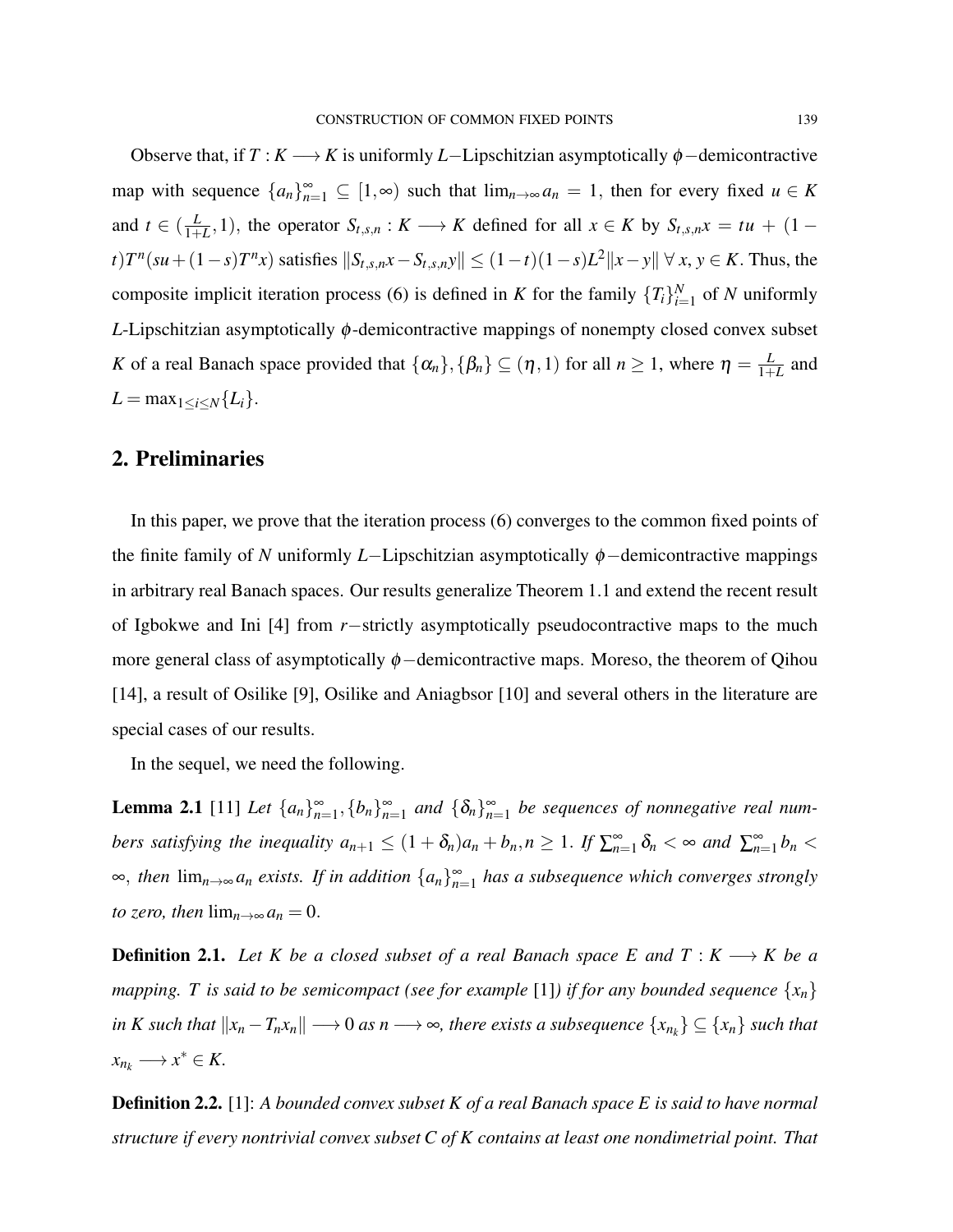#### 140 D. I. IGBOKWE, U. S. JIM

*is, there exists*  $x_0 \in E$  *such that sup*{ $||x_0 − x|| : x \in C$ } <  $sup{$ {||y − x|| : x, y \in C = d(C)}} *where d*(*C*) *is the diameter of C.*

Every uniformly convex Banach space and every compact convex subset *K* of a Banach space *E* has normal structure. For the definition of modulus of convexity of *E* and the characteristic of convexity  $\varepsilon_0$  of *E*, see [1].

**Theorem 2.1.** [13] Let E be a real Banach space with normal structure  $N(E) > max(1, \varepsilon_0)$ , ε<sup>0</sup> > 0*, K a nonempty closed convex subset of E and T* : *K* −→ *K a uniformly L*−*Lipschitzian mapping with*  $L < \alpha, \alpha > 1$ *. Then T has a fixed point.* 

# 3. Main results

**Lemma 3.1.** Let E be a normed space and K a nonempty convex subset of E. Let  $\{T_i\}_{i=1}^N$ *i*=1 *be N uniformly Li*−*Lipschitzian self mappings of K such that L* = max{*Li*},*L<sup>i</sup> the Lipschitzian constant of T<sub>i</sub>, i* = 1, 2, ..., *N*. *Let*  $\{\alpha_n\}$ ,  $\{\beta_n\}$  *be sequences in*  $(0, 1]$  *such that*  $(i)$   $\sum_{n=1}^{\infty} (1 - \alpha_n)$  =  $+\infty$  (*ii*)  $\sum_{n=1}^{\infty} (1 - \alpha_n)^2 < +\infty$  (*iii*)  $\sum_{n=1}^{\infty} (1 - \beta_n) < +\infty$ . For arbitrary  $x_1 \in K$ , generate the sequence  $\{x_n\}$  by  $y_n = \beta_n x_{n-1} + (1 - \beta_n) T_i^k x_n$ ,  $x_n = \alpha_n x_{n-1} + (1 - \alpha_n) T_i^k y_n$ ,  $n \ge 1$ , where  $1 \le$  $n = (k-1)N + i$ ,  $i = \{1, 2, ..., N\}$ . Then  $||T_i x_n - x_n|| \le 2[1 + L^2 + 2L^3(2+L)]||T_i^k x_n - x_n|| +$  $2L$ || $T_i^{k-1}$  $\int_{i}^{k-1} x_{n-1} - x_{n-1}$ || + 4(1 − α*n*)*L*<sup>2</sup>[1 + 2*L*(1 + *L*)]|| $x_n - x_{n-1}$ ||.

**Proof.** Putting  $\lambda_{in} = ||x_n - T_i^k x_n||$ , we have

$$
||x_n - T_i x_n|| \leq \lambda_{in} + \alpha_n L \lambda_{in-1} + (1 - \alpha_n) L^2 ||T_i^k y_n - T_i^k x_n + T_i^k x_n - x_{n-1}||
$$
  
+  $(1 - \alpha_n) L^2 ||T_i y_n - T_i x_n + T_i x_n - x_{n-1}||$   
 $\leq \lambda_{in} + \alpha_n L \lambda_{in-1} + 2(1 - \alpha_n) L^3 ||y_n - x_n|| + (1 - \alpha_n) L^2 ||T_i^k x_n - x_n + x_n - x_{n-1}||$   
+  $(1 - \alpha_n) L^2 ||T_i x_n - x_n + x_n - x_{n-1}||$   
 $\leq [1 + (1 - \alpha_n) L^2 ]\lambda_{in} + L \lambda_{in-1} + 2(1 - \alpha_n) L^2 ||x_n - x_{n-1}||$   
+  $(1 - \alpha_n) L^2 ||T_i x_n - x_n|| + 2(1 - \alpha_n) L^3 ||y_n - x_n||,$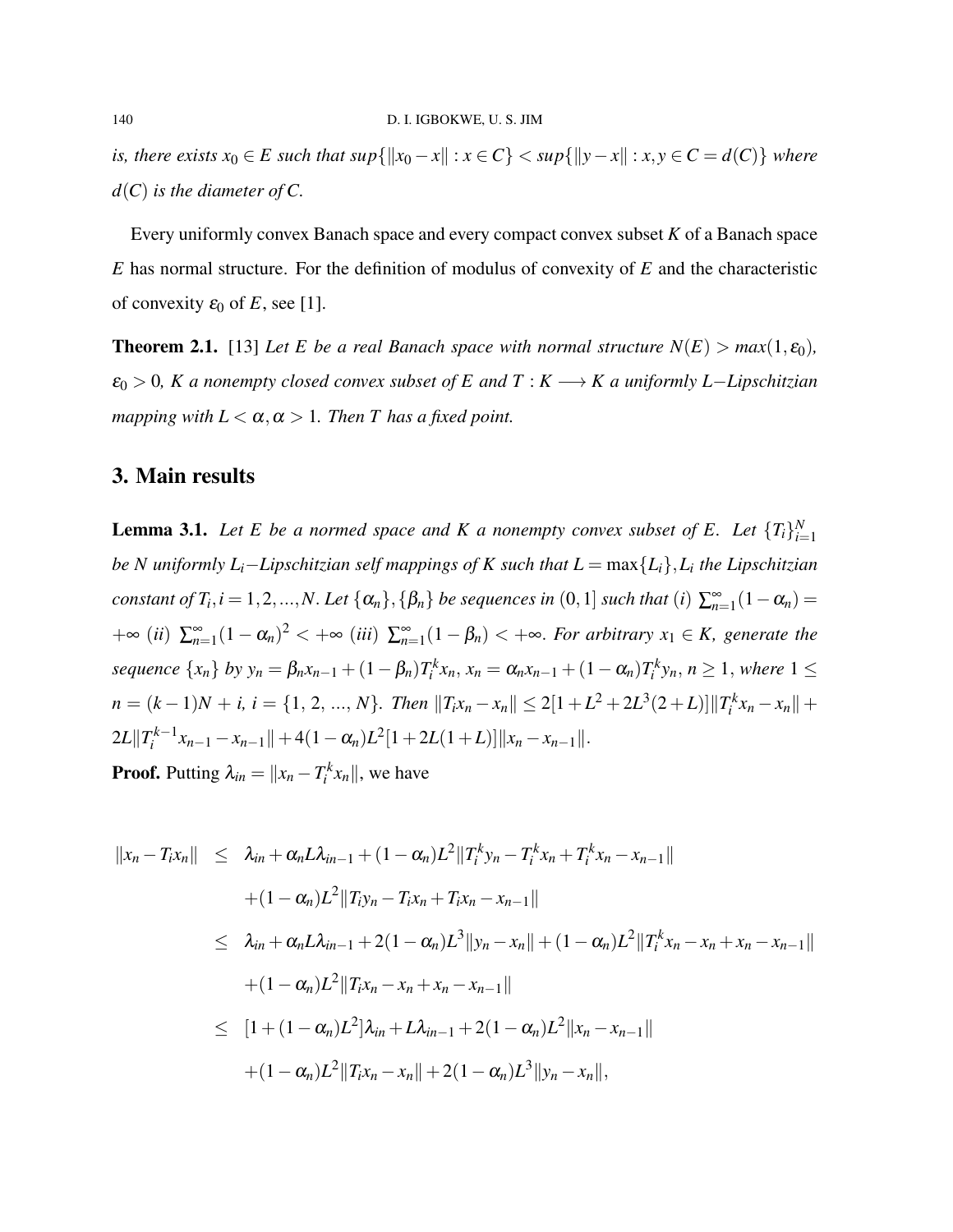(7) 
$$
[1 - (1 - \alpha_n)L^2] ||T_i x_n - x_n|| \leq [1 + L^2] \lambda_{in} + L \lambda_{in-1} + 2(1 - \alpha_n)L^2 ||x_n - x_{n-1}||
$$

$$
+ 2(1 - \alpha_n)L^3 ||y_n - x_n||.
$$

Observe that

$$
||y_n - x_n|| \leq \alpha_n ||x_{n-1} - y_n|| + (1 - \alpha_n) ||T_t^k y_n - y_n||
$$
  
\n
$$
\leq \alpha_n ||x_{n-1} - y_n|| + (1 - \alpha_n) ||T_t^k y_n - x_{n-1}|| + (1 - \alpha_n) ||y_n - x_{n-1}||
$$
  
\n
$$
\leq (1 - \beta_n) ||T_t^k x_n - x_{n-1}|| + (1 - \alpha_n) ||T_t^k y_n - x_{n-1}||
$$
  
\n
$$
\leq (1 - \beta_n) ||T_t^k x_n - x_n|| + (1 - \beta_n) ||x_n - x_{n-1}|| + (1 - \alpha_n)L||y_n - x_{n-1}||
$$
  
\n
$$
+ (1 - \alpha_n) ||T_t^k x_n - x_{n-1}||
$$
  
\n
$$
\leq (1 - \beta_n) \lambda_{in} + (1 - \beta_n) ||x_n - x_{n-1}|| + (1 - \alpha_n) (1 - \beta_n)L||T_t^k x_n - x_n + x_n - x_{n-1}||
$$
  
\n
$$
+ (1 - \alpha_n) ||T_t^k x_{n-1} - T_t^k x_n + T_t^k x_n - x_{n-1}||
$$
  
\n
$$
\leq (1 - \beta_n) \lambda_{in} + (1 - \beta_n) ||x_n - x_{n-1}|| + (1 - \alpha_n) (1 - \beta_n)L \lambda_{in}
$$
  
\n
$$
+ (1 - \alpha_n) (1 - \beta_n)L||x_n - x_{n-1}|| + (1 - \alpha_n)L||x_n - x_{n-1}|| + (1 - \alpha_n) ||T_t^k x_n - x_{n-1}||
$$
  
\n
$$
\leq (1 - \beta_n) \lambda_{in} + (1 - \beta_n) ||x_n - x_{n-1}|| + (1 - \alpha_n)(1 - \beta_n)L \lambda_{in}
$$
  
\n
$$
+ (1 - \alpha_n) (1 - \beta_n)L||x_n - x_{n-1}|| + (1 - \alpha_n)L||x_n - x_{n-1}|| + (1 - \alpha_n) \lambda_{in}
$$
  
\n
$$
+ (1 - \alpha_n) ||x_n - x_{n-1}||
$$
  
\n
$$
\leq \lambda_{in} + (1 - \beta_n) ||x_n - x_{n-1}|| + L \
$$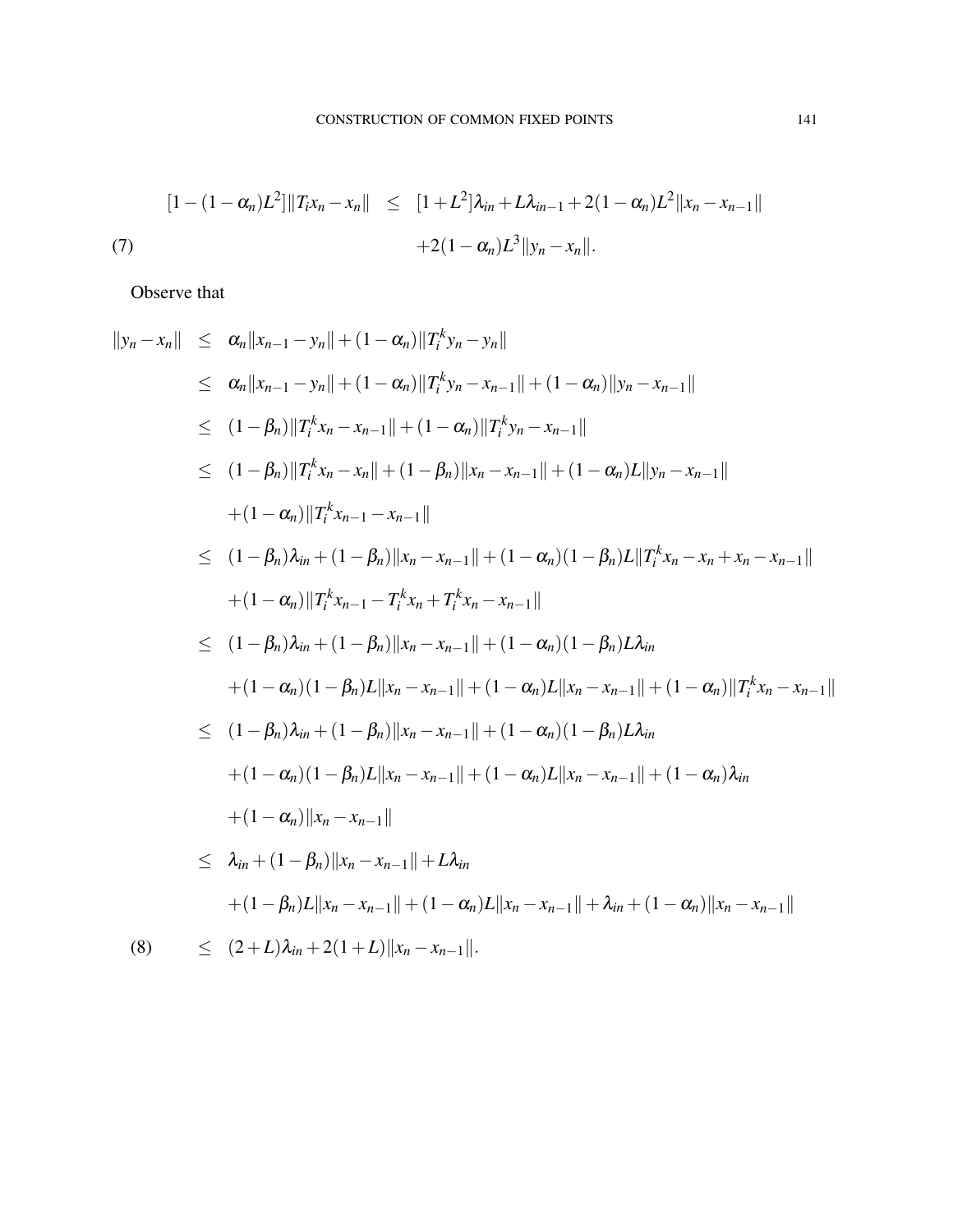Substituting (8) into (7), we have

$$
[1 - (1 - \alpha_n)L^2] ||T_{i}x_n - x_n|| \leq [1 + L^2]\lambda_{in} + L\lambda_{in-1} + 2(1 - \alpha_n)L^2 ||x_n - x_{n-1}||
$$
  
+2(1 - \alpha\_n)L^3 \{(2 + L)\lambda\_{in} + 2(1 + L) ||x\_n - x\_{n-1}||\}  

$$
\leq [1 + L^2]\lambda_{in} + L\lambda_{in-1} + 2(1 - \alpha_n)L^2 ||x_n - x_{n-1}||
$$
  
+2L<sup>3</sup>(2 + L)\lambda\_{in} + 4(1 - \alpha\_n)L^3(1 + L) ||x\_n - x\_{n-1}||,

$$
||T_i x_n - x_n|| \leq \frac{1}{[1 - (1 - \alpha_n)L^2]} \left\{ [2L^3(2 + L) + (1 + L^2)] ||T_i^k x_n - x_n|| + L||T_i^{k-1} x_{n-1} - x_{n-1}|| + 2(1 - \alpha_n)L^2[1 + 2L(1 + L)] ||x_n - x_{n-1}|| \right\}.
$$

From condition (ii)  $\lim_{n\to\infty}(1-\alpha_n)=0$ , we find that there exists an  $N_1 > 0$  such that  $\forall n \ge N_1$ , 1 – (1 – α<sub>*n*</sub>) $L^2$  ≥  $\frac{1}{2}$  $\frac{1}{2}$ . Therefore,

$$
||T_{i}x_{n}-x_{n}|| \leq 2[1+L^{2}+2L^{3}(2+L)]||T_{i}^{k}x_{n}-x_{n}||
$$
  
+2L||T\_{i}^{k-1}x\_{n-1}-x\_{n-1}||+4(1-\alpha\_{n})L^{2}[1+2L(1+L)]||x\_{n}-x\_{n-1}||.

This completes the proof.

**Theorem 3.1.** Let E be a real Banach space with normal structure  $N(E) > max(1, \varepsilon_0)$ ,  $\varepsilon_0 > 0$ , *and K a* nonempty closed convex subset of E. Let  ${T_i}_{i=1}^N$ *i*=1 *be N uniformly Li*−*Lipschitzian*  $a$ symptotically  $\phi$   $-$  demicontractive self maps of  $K$  with sequence  $\{a_{in}\}\in [1,\infty)$  such that  $\sum_{n=1}^\infty (a_{in}-a_{in})$  $1)$  < ∞ *for all i* ∈ *I* and  $F = \bigcap_{i=1}^{N} F(T_i) \neq \emptyset$  where  $F(T_i) = \{x \in K : T_i x = x\}$ . Let one member of *the family*  $\{T_i\}_{i=1}^N$  $_{i=1}^{N}$  *be semicompact. Let*  $\{\alpha_n\} \subset (0,1), \{\beta_n\} \subset (0,1]$  *be two real sequences satisfying the conditions;* (*i*)  $\sum_{n=1}^{\infty} (1 - \alpha_n) = +\infty$  (*ii*)  $\sum_{n=1}^{\infty} (1 - \alpha_n)^2 < +\infty$  (*iii*)  $\sum_{n=1}^{\infty} (1 - \beta_n) <$  $+∞.$   $(1 − α<sub>n</sub>)(1 − β<sub>n</sub>)L<sup>2</sup> < 1 �forall n \ge 1$  *where*  $L ≥ 1$  *is the common Lipschitz constant of*  ${T<sub>i</sub>}^N_{i=1}$  $\frac{N}{i=1}$ . *For*  $x_1 \in K$ , let  $\{x_n\}_{n=1}^{\infty}$  be the modified implicit iteration sequence defined by

(9)  

$$
x_n = \alpha_n x_{n-1} + (1 - \alpha_n) T_i^k y_n,
$$

$$
y_n = \beta_n x_{n-1} + (1 - \beta_n) T_i^k x_n, n \ge 1,
$$

*where*  $n = (k-1)N + i$ ,  $i = \{1, 2, ..., N\}$ , then (a)  $\lim_{n \to \infty} ||x_n - p||$  exists for all  $p \in F$ . (b)  $\liminf_{n\to\infty}$   $||x_n - T_i x_n|| = 0$ . *(c)*  $\{x_n\}_{n=1}^{\infty}$  converges strongly to a common fixed point p of the *mapping*  $\{T_i\}_{i=1}^N$  $\int_{i=1}^{N}$  *if there is a subsequence*  $\{x_{n_j}\}_{j=1}^{\infty}$  *of*  $\{x_n\}_{n=1}^{\infty}$  *which converges strongly to p.*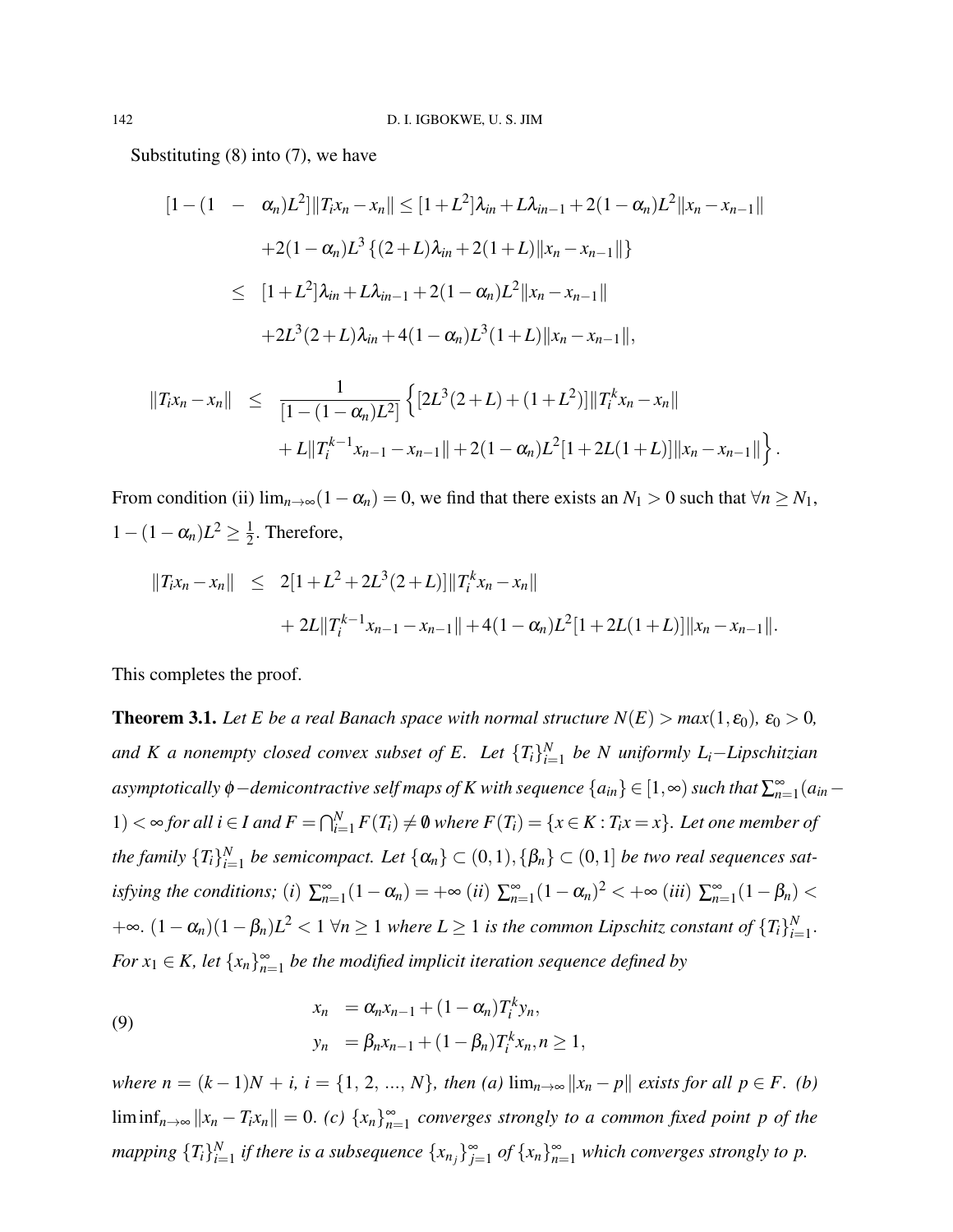Proof. It is well known (See, for example, Chang [2]) that the inequality

(10) 
$$
||x+y||^2 \le ||x||^2 + 2\langle y, j(x+y)\rangle
$$

holds for all  $x, y \in E$  and  $j(x - y) \in J(x - y)$ . The existence of fixed points for each  $T_i$  follows from Theorem 1.2. Let  $p \in F$ , then, using (9) and (10), we have

$$
||x_n - p||^2 \leq \alpha_n^2 ||x_{n-1} - p||^2 + 2(1 - \alpha_n) \langle T_i^k y_n - p, j(x_n - p) \rangle
$$
  
\n
$$
= \alpha_n^2 ||x_{n-1} - p||^2 + 2(1 - \alpha_n) \langle T_i^k y_n - T_i^k x_n, j(x_n - p) \rangle
$$
  
\n
$$
+ 2(1 - \alpha_n) \langle T_i^k x_n - p, j(x_n - p) \rangle
$$
  
\n
$$
\leq \alpha_n^2 ||x_{n-1} - p||^2 + 2L(1 - \alpha_n) ||y_n - x_n|| ||x_n - p|| + 2(1 - \alpha_n) \langle x_n - p, j(x_n - p) \rangle
$$
  
\n
$$
+ 2(1 - \alpha_n) \langle T_i^k x_n - x_n, j(x_n - p) \rangle
$$
  
\n
$$
= \alpha_n^2 ||x_{n-1} - p||^2 + 2L(1 - \alpha_n) ||y_n - x_n|| ||x_n - p|| + 2(1 - \alpha_n) ||x_n - p||^2
$$
  
\n(11)  
\n
$$
-2(1 - \alpha_n) \langle x_n - T_i^k x_n, j(x_n - p) \rangle.
$$

Now,  $T_i: K \longrightarrow K$  is asymptotically  $\phi$ -demicontractive. For each  $T_i$ , we have

$$
\langle x_n-T_i^kx_n, j(x_n-p)\rangle \geq \phi_i(||x_n-T_i^kx_n||) - \frac{1}{2}(a_{in}^2-1)||x_n-p||^2.
$$

Choosing  $\phi(t) = \min_{1 \le i \le N} {\{\phi_i(t)\}}$  so that

$$
||x_n - p||^2 \leq \alpha_n^2 ||x_{n-1} - p||^2 + 2L(1 - \alpha_n) ||y_n - x_n|| ||x_n - p|| + 2(1 - \alpha_n) ||x_n - p||^2
$$
  
(12)  

$$
-2(1 - \alpha_n) \{ \phi(||x_n - T_i^k x_n||) - \frac{1}{2} (\alpha_m^2 - 1) ||x_n - p||^2 \},
$$

(13) 
$$
||y_n - x_n|| \leq \beta_n (1 - \alpha_n) ||T_i^k y_n - x_{n-1}|| + (1 - \beta_n) ||x_n - T_i^k x_n||,
$$

and

$$
||T_i^k y_n - x_{n-1}|| \le ||T_i^k y_n - p|| + ||x_{n-1} - p||
$$
  
\n
$$
\le L||(\beta_n(x_{n-1} - p) + (1 - \beta_n)(T_i^k x_n - p)|| + ||x_{n-1} - p||
$$
  
\n
$$
\le (L\beta_n + 1)||x_{n-1} - p|| + L^2(1 - \beta_n)||x_n - p||.
$$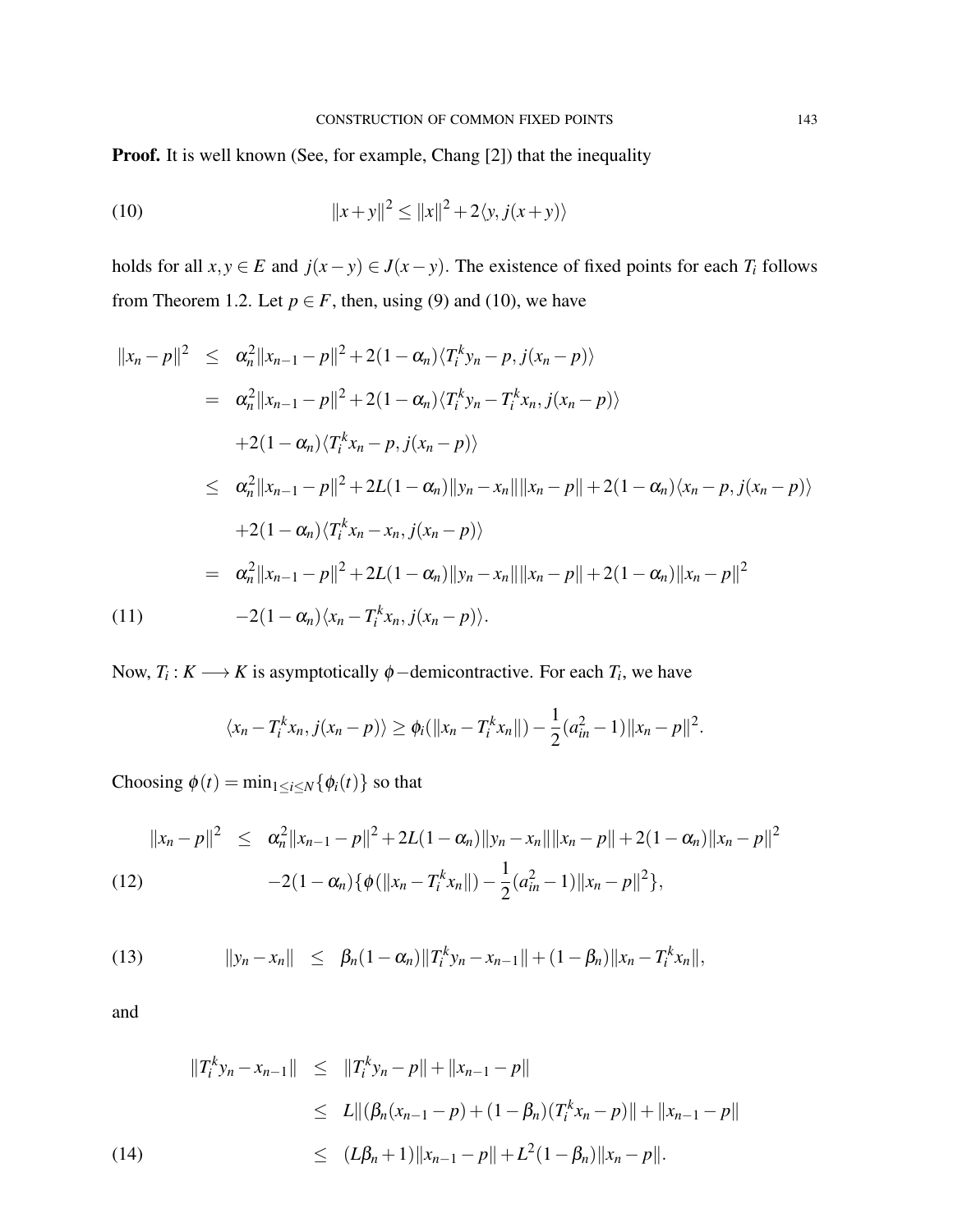Substituting (14) into (13), we obtain

$$
||y_n - x_n|| \leq \beta_n (1 - \alpha_n) \{ (L\beta_n + 1) ||x_{n-1} - p|| + L^2 (1 - \beta_n) ||x_n - p|| \}
$$
  
+ 
$$
(1 - \beta_n) ||x_n - T_i^k x_n||
$$
  
= 
$$
\beta_n (1 - \alpha_n) (L\beta_n + 1) ||x_{n-1} - p|| + L^2 \beta_n (1 - \alpha_n) (1 - \beta_n) ||x_n - p||
$$
  
+ 
$$
(1 - \beta_n) ||x_n - T_i^k x_n||
$$
  

$$
\leq \beta_n (1 - \alpha_n) (L\beta_n + 1) ||x_{n-1} - p|| + [\beta_n (1 - \alpha_n) (1 - \beta_n) L^2
$$
  
+ 
$$
(1 - \beta_n) (L + 1) ||x_n - p||.
$$

Substituting (15) into (12), we obtain

$$
||x_n - p||^2 \leq \alpha_n^2 ||x_{n-1} - p||^2 + 2L(1 - \alpha_n) \{\beta_n (1 - \alpha_n)(L\beta_n + 1) ||x_{n-1} - p||
$$
  
+  $[\beta_n (1 - \alpha_n)(1 - \beta_n)L^2 + (1 - \beta_n)(L + 1)] ||x_n - p||\} ||x_n - p||$   
+  $2(1 - \alpha_n) ||x_n - p||^2 - 2(1 - \alpha_n) \{\phi(||x_n - T_t^k x_n||) - \frac{1}{2}(\alpha_m^2 - 1) ||x_n - p||^2\}$   
=  $\alpha_n^2 ||x_{n-1} - p||^2 + 2L\beta_n (1 - \alpha_n)^2 (L\beta_n + 1) ||x_{n-1} - p|| ||x_n - p|| +$   
+  $[2\beta_n (1 - \alpha_n)^2 (1 - \beta_n)L^3 + 2(1 - \alpha_n)(1 - \beta_n)(L + 1)L$   
+  $2(1 - \alpha_n) + (1 - \alpha_n)(\alpha_m^2 - 1)] ||x_n - p||^2 - 2(1 - \alpha_n)\phi(||x_n - T_t^k x_n||),$ 

$$
[1 - 2\beta_n(1 - \beta_n)^2(1 - \beta_n)L^3 - 2(1 - \alpha_n)(1 - \beta_n)(L+1)L - 2(1 - \alpha_n)
$$
  
-(1 - \alpha\_n)(a<sub>in</sub><sup>2</sup> - 1)] $||x_n - p||^2 \le \alpha_n^2 ||x_{n-1} - p||^2$   
(16)  $+2L\beta_n(1 - \alpha_n)^2(L\beta_n + 1)||x_{n-1} - p|| ||x_n - p|| - 2(1 - \alpha_n)\phi(||x_n - T_i^k x_n).$ 

$$
||x_n - p||^2 \leq \frac{\alpha_n^2}{\kappa_n} ||x_{n-1} - p||^2 + \frac{2L\beta_n(1 - \alpha_n)^2(L\beta_n + 1)}{\kappa_n} ||x_{n-1} - p|| ||x_n - p||
$$
  

$$
-\frac{2(1 - \alpha_n)}{\kappa_n} \phi(||x_n - T_i^k x_n||),
$$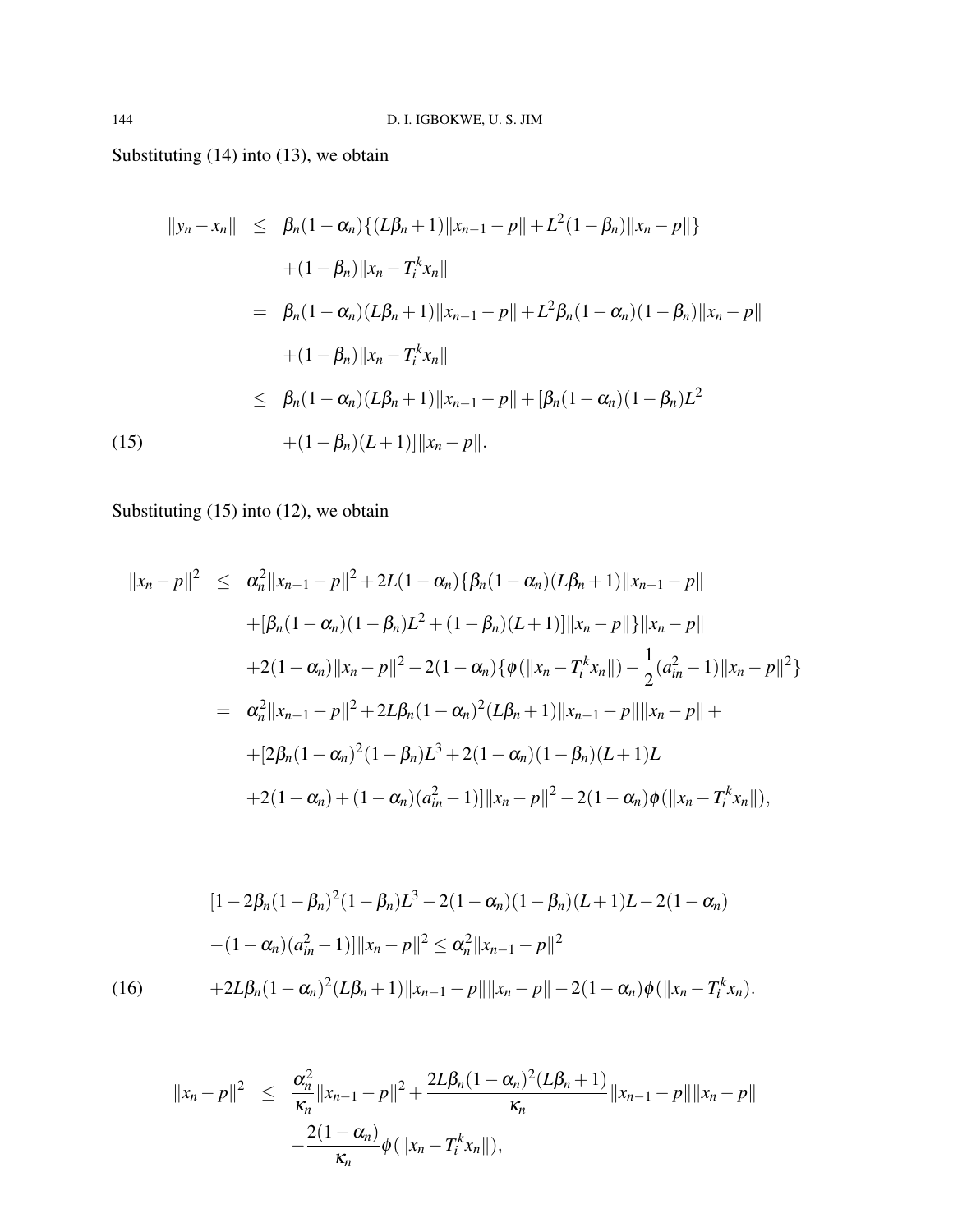where  $\kappa_n = 1 - 2\beta_n(1 - \alpha_n)^2(1 - \beta_n)L^3 - 2(1 - \alpha_n)(1 - \beta_n)(L+1)L - 2(1 - \alpha_n) - (1 - \alpha_n)(a_{in}^2 -$ 1),

$$
||x_n - p||^2 \le (1 + \frac{\lambda_n}{\kappa_n}) ||x_{n-1} - p||^2 + \frac{2L\beta_n(1 - \alpha_n)^2(L\beta_n + 1)}{\kappa_n} ||x_{n-1} - p|| ||x_n - p||
$$
  
(17) 
$$
- \frac{2(1 - \alpha_n)}{\kappa_n} \phi(||x_n - T_i^k x_n||),
$$

where  $\lambda_n = \alpha_n^2 - 1 + 2\beta_n(1 - \alpha_n)^2(1 - \beta_n)L^3 + 2(1 - \alpha_n)(1 - \beta_n)(L+1)L + 2(1 - \alpha_n) + (1 - \beta_n)^2$  $\alpha_n$ )( $a_{in}^2 - 1$ ). Since  $1 - 2\beta_n(1 - \alpha_n)^2(1 - \beta_n)L^3 - 2(1 - \alpha_n)(1 - \beta_n)(L+1)L - 2(1 - \alpha_n) (1 - \alpha_n)(a_{in}^2 - 1) = 1 - (1 - \alpha_n)[2\beta_n(1 - \alpha_n)(1 - \beta_n)L^3 + 2(1 - \beta_n)(L+1)L + 2 + (a_{in}^2 - 1)],$ and condition (ii), we have  $\lim_{n\to\infty}(1-\alpha_n) = 0$ . So there exists a natural number  $N_2$  such that  $\forall n \geq N_2,$ 

$$
1-2\beta_n(1-\alpha_n)^2(1-\beta_n)L^3-2(1-\alpha_n)(1-\beta_n)(L+1)L-2(1-\alpha_n)-(1-\alpha_n)(a_{in}^2-1)\geq \frac{1}{2}.
$$

It follows that

$$
||x_n - p||^2 \le [1 + 2[\alpha_n^2 - 1 + 2\beta_n(1 - \alpha_n)^2(1 - \beta_n)L^3
$$
  
+2(1 - \alpha\_n)(1 - \beta\_n)(L+1)L+2(1 - \alpha\_n) + (1 - \alpha\_n)(a\_{in}^2 - 1)]||x\_{n-1} - p||^2  
+4L\beta\_n(1 - \alpha\_n)^2(L\beta\_n + 1)||x\_{n-1} - p||||x\_n - p|| - 2(1 - \alpha\_n)\phi (||x\_n - T\_t^k x\_n||)  
= [1 + 2[(1 - \alpha\_n)^2 + 2\beta\_n(1 - \alpha\_n)^2(1 - \beta\_n)L^3  
+2(1 - \alpha\_n)(1 - \beta\_n)(L+1)L + (1 - \alpha\_n)(a\_{in}^2 - 1)]||x\_{n-1} - p||^2  
+4L\beta\_n(1 - \alpha\_n)^2(L\beta\_n + 1)||x\_{n-1} - p||||x\_n - p|| - 2(1 - \alpha\_n)\phi (||x\_n - T\_t^k x\_n||).

Considering the second term on the right hand side of (18), we have

$$
||x_n - p||^2 = \alpha_n \langle x_{n-1} - p, j(x - p) \rangle + (1 - \alpha_n) \langle T_i^k y_n - p, j(x - p) \rangle
$$
  
\n
$$
= \alpha_n \langle x_{n-1} - p, j(x - p) \rangle + (1 - \alpha_n) \langle T_i^k y_n - T_i^k x_n, j(x - p) \rangle
$$
  
\n
$$
+ (1 - \alpha_n) \langle T_i^k x_n - p, j(x - p) \rangle
$$
  
\n
$$
\leq \alpha_n ||x_{n-1} - p|| ||x_n - p|| + L(1 - \alpha_n) ||y_n - x_n|| ||x_n - p||
$$
  
\n(19)  
\n
$$
+ L(1 - \alpha_n) ||x_n - p||^2.
$$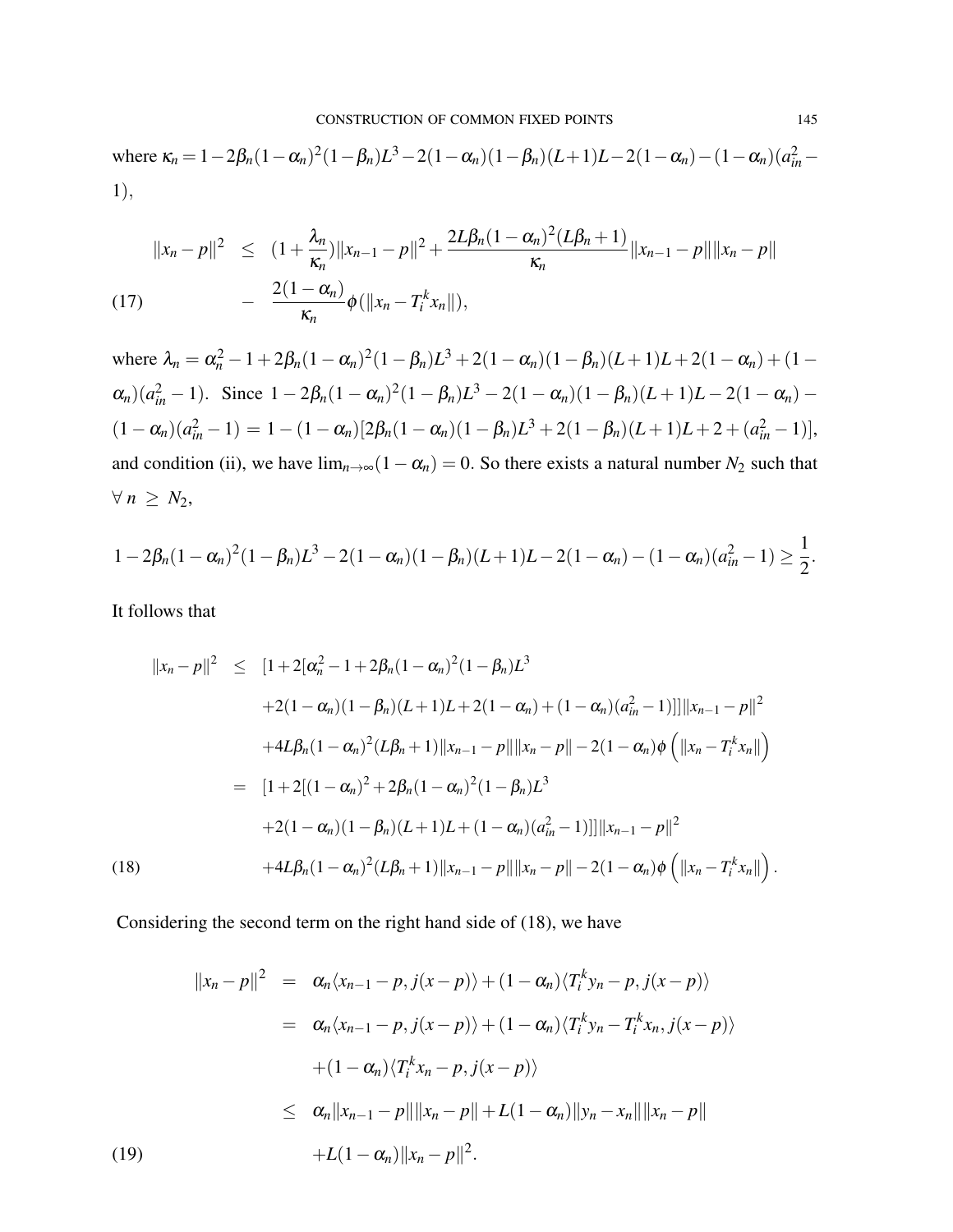Substituting (15) into (19), we obtain

$$
||x_n - p||^2
$$
  
\n
$$
\leq \alpha_n ||x_{n-1} - p|| ||x_n - p|| + L(1 - \alpha_n) \{\beta_n (1 - \alpha_n) (L\beta_n + 1) ||x_{n-1} - p||
$$
  
\n
$$
+ [\beta_n (1 - \alpha_n (1 - \beta_n) L^2 + (1 - \beta_n) (L + 1)] ||x_n - p||\} ||x_n - p|| + L(1 - \alpha_n) ||x_n - p||^2
$$
  
\n
$$
= \alpha_n ||x_{n-1} - p|| ||x_n - p|| + L\beta_n (1 - \alpha_n)^2 (L\beta_n + 1) ||x_{n-1} - p|| ||x_n - p||
$$
  
\n
$$
+ [L^3 \beta_n (1 - \alpha_n)^2 (1 - \beta_n) + L(1 - \alpha_n) (1 - \beta_n) (L + 1) + L(1 - \alpha_n) ||x_n - p||^2,
$$

$$
[1 - L^3 \beta_n (1 - \alpha_n)^2 (1 - \beta_n) - L(1 - \alpha_n)(1 - \beta_n)(L+1) - L(1 - \alpha_n)] ||x_n - p||^2 \le
$$
  

$$
\alpha_n ||x_{n-1} - p|| ||x_n - p|| + L\beta_n (1 - \alpha_n)^2 (L\beta_n + 1) ||x_{n-1} - p|| ||x_n - p||,
$$

and

$$
[1 - L^3 \beta_n (1 - \alpha_n)^2 (1 - \beta_n) - L(1 - \alpha_n)(1 - \beta_n)(L+1) - L(1 - \alpha_n)] ||x_n - p||^2 \le
$$
  

$$
\{\alpha_n + L\beta_n (1 - \alpha_n)^2 (L\beta_n + 1)\} ||x_{n-1} - p|| ||x_n - p||.
$$

Hence, we have

(20) 
$$
||x_n-p||^2 \leq \frac{\alpha_n + L\beta_n(1-\alpha_n)^2(L\beta_n+1)}{w_n} ||x_{n-1}-p|| ||x_n-p||,
$$

where

$$
w_n = 1 - L^3 \beta_n (1 - \alpha_n)^2 (1 - \beta_n) - L(1 - \alpha_n)(1 - \beta_n)(L+1) - L(1 - \alpha_n).
$$

Since  $\lim_{n\to\infty}(1-\alpha_n)=0$ , we see that there exists a natural number  $N_3$  such that  $\forall n \ge N_3$ ,

$$
1 - L^3 \beta_n (1 - \alpha_n)^2 (1 - \beta_n) - L(1 - \alpha_n)(1 - \beta_n)(L+1) - L(1 - \alpha_n) =
$$
  

$$
1 - (1 - \alpha_n) \{L^3 \beta_n (1 - \beta_n) + L(1 - \beta_n)(L+1) + L\} \ge \frac{1}{2}.
$$

It follows that

(21) 
$$
||x_n - p|| \leq 2\{\alpha_n + L\beta_n(1 - \alpha_n)^2(L\beta_n + 1)\}||x_{n-1} - p||.
$$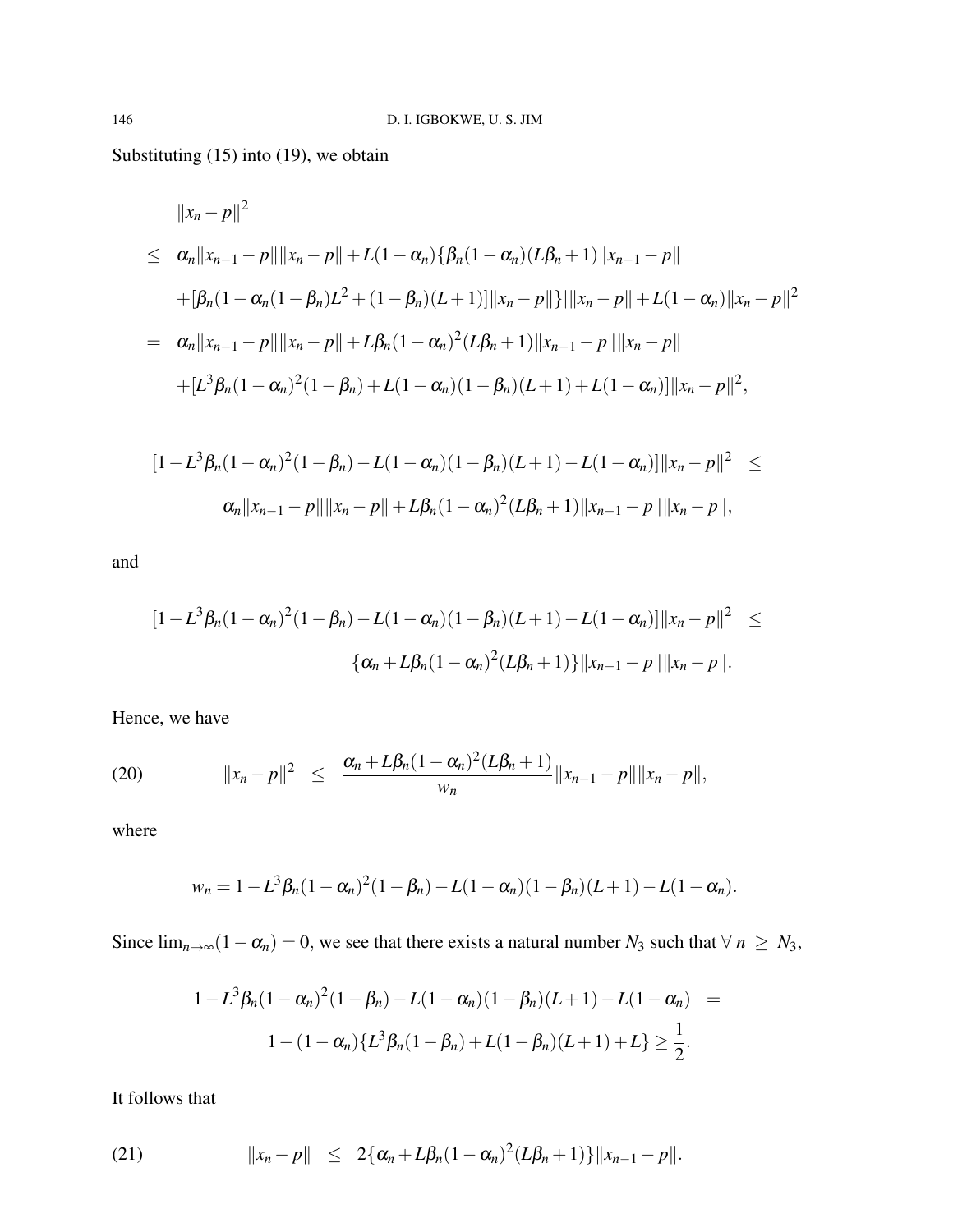### Substituting (22) into (18), we obtain

$$
||x_n - p||^2 \le [1 + 2[(1 - \alpha_n)^2 + 2\beta_n(1 - \alpha_n)^2(1 - \beta_n)L^3
$$
  
+2(1 - \alpha\_n)(1 - \beta\_n)(L + 1)L + (1 - \alpha\_n)(a\_{in}^2 - 1)]||x\_{n-1} - p||^2  
+4L\beta\_n(1 - \alpha\_n)^2(L\beta\_n + 1)||x\_{n-1} - p||{2\{\alpha\_n + L\beta\_n(1 - \alpha\_n)^2(L\beta\_n + 1)\}||x\_{n-1} - p||}  
-2(1 - \alpha\_n)\phi (||x\_n - T\_t^k x\_n||)  
= [1 + 2[(1 - \alpha\_n)^2 + 2\beta\_n(1 - \alpha\_n)^2(1 - \beta\_n)L^3 + 2(1 - \alpha\_n)(1 - \beta\_n)(L + 1)L  
+ (1 - \alpha\_n)(a\_{in}^2 - 1)]||x\_{n-1} - p||^2  
+8L\beta\_n(1 - \alpha\_n)^2(L\beta\_n + 1){\alpha\_n + L\beta\_n(1 - \alpha\_n)^2(L\beta\_n + 1)}||x\_{n-1} - p||^2  
-2(1 - \alpha\_n)\phi (||x\_n - T\_t^k x\_n||)  
= [1 + 2[(1 - \alpha\_n)^2 + 2\beta\_n(1 - \alpha\_n)^2(1 - \beta\_n)L^3 + 2(1 - \alpha\_n)(1 - \beta\_n)(L + 1)L  
+ (1 - \alpha\_n)(a\_{in}^2 - 1)  
+4L\beta\_n(1 - \alpha\_n)^2(L\beta\_n + 1){\alpha\_n + L\beta\_n(1 - \alpha\_n)^2(L\beta\_n + 1)}]||x\_{n-1} - p||^2  
-2(1 - \alpha\_n)\phi (||x\_n - T\_t^k x\_n||),

(23) 
$$
||x_n-p||^2 \leq [1+\delta_{in}]||x_{n-1}-p||^2 - 2(1-\alpha_n)\phi\left(||x_n-T_i^kx_n||\right),
$$

where

$$
\delta_{in} = 2[(1-\alpha_n)^2 + 2\beta_n(1-\alpha_n)^2(1-\beta_n)L^3 + 2(1-\alpha_n)(1-\beta_n)(L+1)L
$$
  
 
$$
+(1-\alpha_n)(a_{in}^2-1) + 4L\beta_n(1-\alpha_n)^2(L\beta_n+1)\{\alpha_n + L\beta_n(1-\alpha_n)^2(L\beta_n+1)\}].
$$

From conditions (ii) and (iii), we have  $\sum_{n=1}^{\infty} \delta_{in} < \infty$ . Thus using Lemma 2.1, it follows that lim  $||x_n - p||$  exists and  $\{x_n\}$  is bounded. This completes the proof of (a). Since  $\{x_n\}$  is bounded, we have there exists  $M > 0$  such that  $||x_n - p||^2 \le M \,\forall n \ge 1$ . It follows from (24) that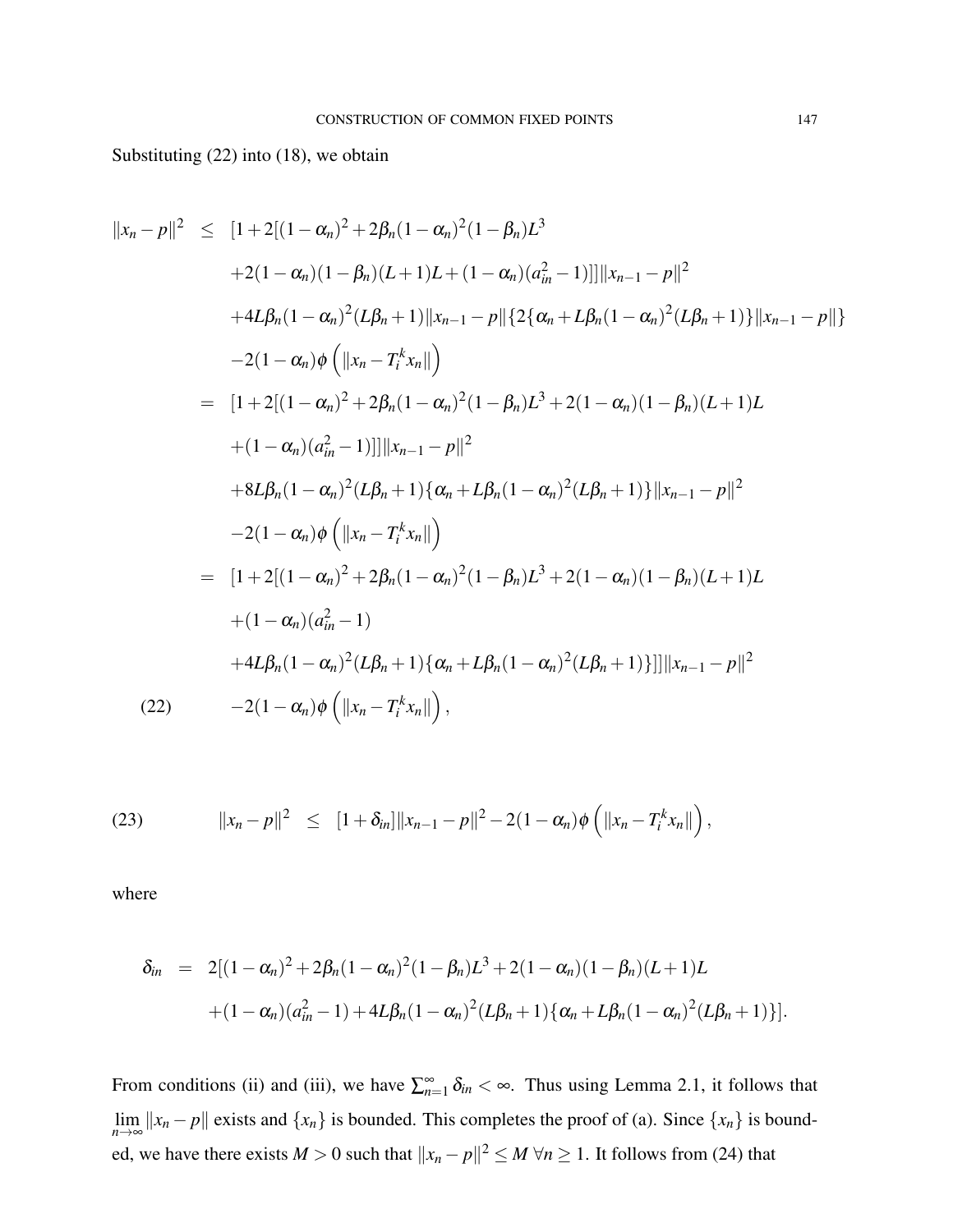$$
2(1 - \alpha_n)\phi\left(\|x_n - T_i^k x_n\|\right) \leq [1 + \delta_{in}] \|x_{n-1} - p\|^2 - \|x_n - p\|^2
$$
  

$$
2\sum_{j=1}^{\infty} (1 - \alpha_j)\phi\left(\|x_j - T_j^k x_j\|\right) \leq \sum_{j=1}^{\infty} [\|x_{j-1} - p\|^2 - \|x_j - p\|^2] + \sum_{j=1}^{\infty} \delta_{ij} \|x_j - p\|^2
$$
  

$$
2\sum_{j=N+1}^{\infty} (1 - \alpha_j)\phi\left(\|x_j - T_j^k x_j\|\right) \leq \|x_N - p\|^2 + M \sum_{j=N+1}^{\infty} \delta_{ij} < \infty
$$
  

$$
\sum_{n=1}^{\infty} (1 - \alpha_n)\phi\left(\|x_n - T_j^k x_n\|\right) < \infty.
$$

Condition (i) implies  $\liminf_{n\to\infty} \phi(||x_n - T_i^k x_n||) = 0$ . Since  $\phi$  is an increasing and continuous function, then  $\liminf_{n\to\infty} ||x_n - T_i^k x_n|| = 0$ . Since  $\{x_n\} \subseteq (0,1)$ ,  $\lim_{n\to\infty} ||x_n - p||$  exists and  $\{x_n\}$  is bounded, by Lemma 3.1,  $\liminf_{n\to\infty} ||x_n - T_i x_n|| = 0$ . Thus completing the proof of (b). Since one member of the family  ${T_i}_{i=1}^N$  $\sum_{i=1}^{N}$  is semicompact, {*x<sub>n</sub>*} $\sum_{n=1}^{\infty}$  has a subsequence {*x<sub>n<sub>j</sub>*</sub>} $\sum_{j=1}^{\infty}$  which converges strongly to *p* and since  $\lim_{n\to\infty} ||x_n - p||$  exists also, then by Lemma 2.1  $\lim_{n\to\infty} ||x_n - p|| = 0$ . This completes the proof.

Remark. (1) Our results complement and generalize the result of Su and Li [12]. (2) Setting  $\beta_n = 1$ , the iteration scheme (6) takes the non-implicit form:

(24) 
$$
x_n = \alpha_n x_{n-1} + (1 - \alpha_n) T_i^k x_{n-1}.
$$

In the case of  $N = 1$ , (24) becomes the modified Mann iteration process in [8] given by

$$
x_n = \alpha_n x_{n-1} + (1 - \alpha_n) T^k x_{n-1}.
$$

In such case, the results of Osilike and Isiogugu [12] become special cases of our results. (3) Theorem 3.1 extends the result of Igbokwe and Ini [4] from *r*−strictly asymptotically pseudocontractive maps to the much more general class of asymptotically  $\phi$  –demicontractive maps. (4) In general, Theorem 3.1 extends several results in the literature from asymptotically demicontractive maps to the more general class of asymptotically  $\phi$ -demicontractive maps (see for example [3, 9, 10, 11, 14]).

### Conflict of Interests

The authors declare that there is no conflict of interests.